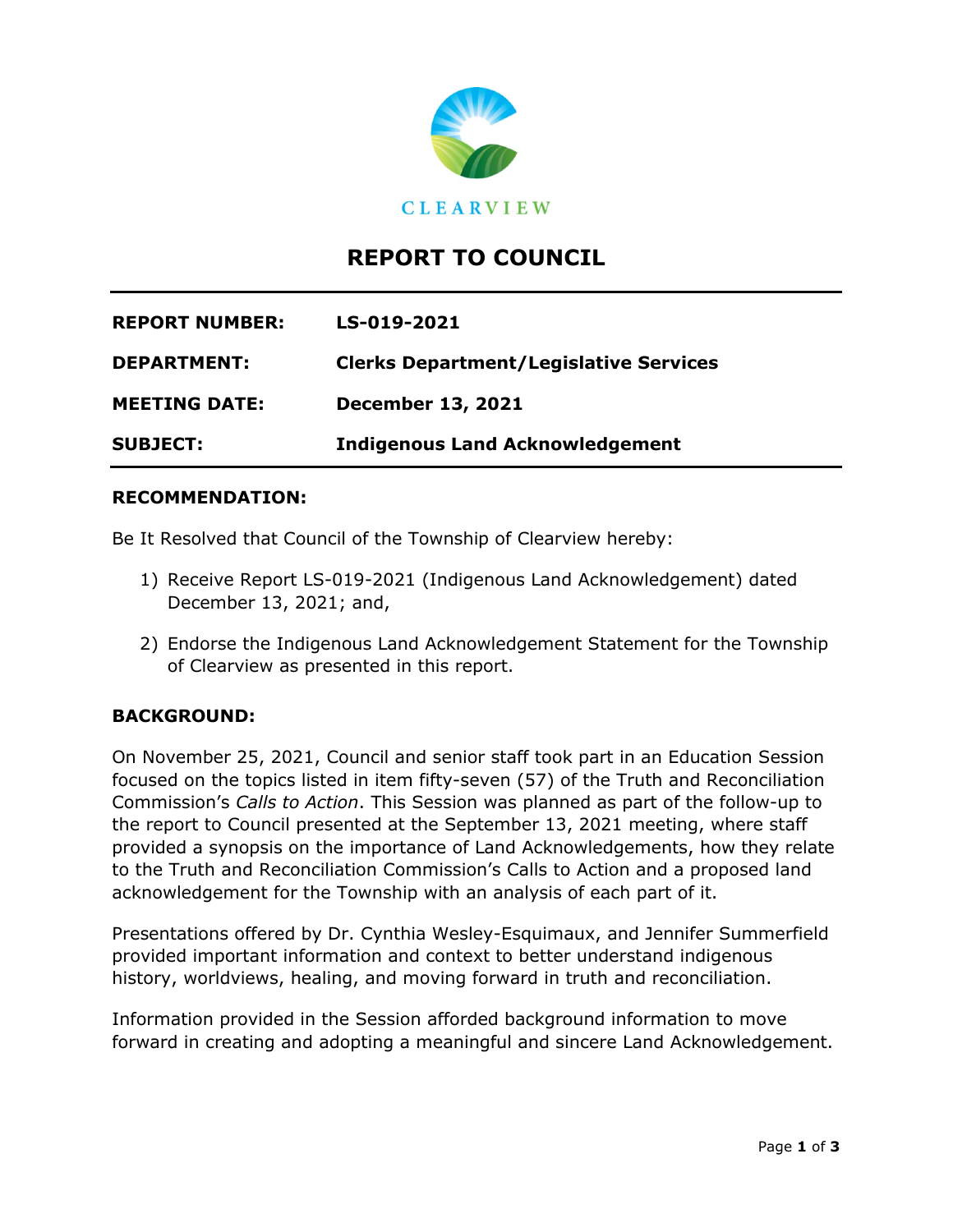#### **COMMENTS AND ANALYSIS:**

Understanding indigenous history, worldviews, and the purpose of Land Acknowledgement statements assists the Township in moving forward with developing its own.

## Proposed Township Land Acknowledgement Statement

"I would like to begin our meeting/event/gathering by recognizing the First Nations, Metis and Inuit peoples of Canada as traditional stewards and caretakers of the land. We acknowledge that Clearview Township is located within the boundaries of Treaty 18, the traditional lands of the Anishinaabeg, Haudenosaunee, Tionontati, Wendat, and is the home of many First Nations, Metis, and Inuit peoples as part of an intricate nationhood that reaches across Turtle Island. At this time of truth and reconciliation, we welcome the opportunity to work together towards new understandings and new relationships and ask for guidance in all we do."

This proposed Acknowledgement was provided to Council in the September 13, 2021 report which addressed that, although a Land Acknowledgement is not specifically identified as one of the 94 recommendations listed in the Calls to Action, the spirt of acknowledging indigenous history and historic treaties is consistent with Call to Action recommendation forty-seven (47), where all levels of government are called upon to renounce concepts used to justify European sovereignty over indigenous peoples and land.

Further, as Dr. Cynthia Wesley-Esquimaux explained during the Educational Session, a Land Acknowledgement is an important piece in reconciliation as it not only recognizes the history and past caretakers of the land but is also an opportunity for local government to demonstrate the understanding of being connected to the land and create awareness in moving forward in policy creation and governance.

As Jennifer Summerfield explained through her presentation, acknowledging truths is the first step to healing. By acknowledging the past caretakers, history, and treaties of the land, the Township can actively demonstrate its recognition and begin to move forward in the process of truth and reconciliation.

Staff is recommending that the above Acknowledgement be endorsed by Council as it recognizes the key items that the Education Session presenters outlined should be reflected in one. Additionally, this Acknowledgment should be viewed as a living document. As we gain more knowledge through education and experiences, it may be appropriate to amend. This would be done through additional Council consultation.

### When to Use the Acknowledgment

In understanding the purpose and thought that goes into an Indigenous Land Acknowledgement, it's important to articulate that staff is not proposing a mandate